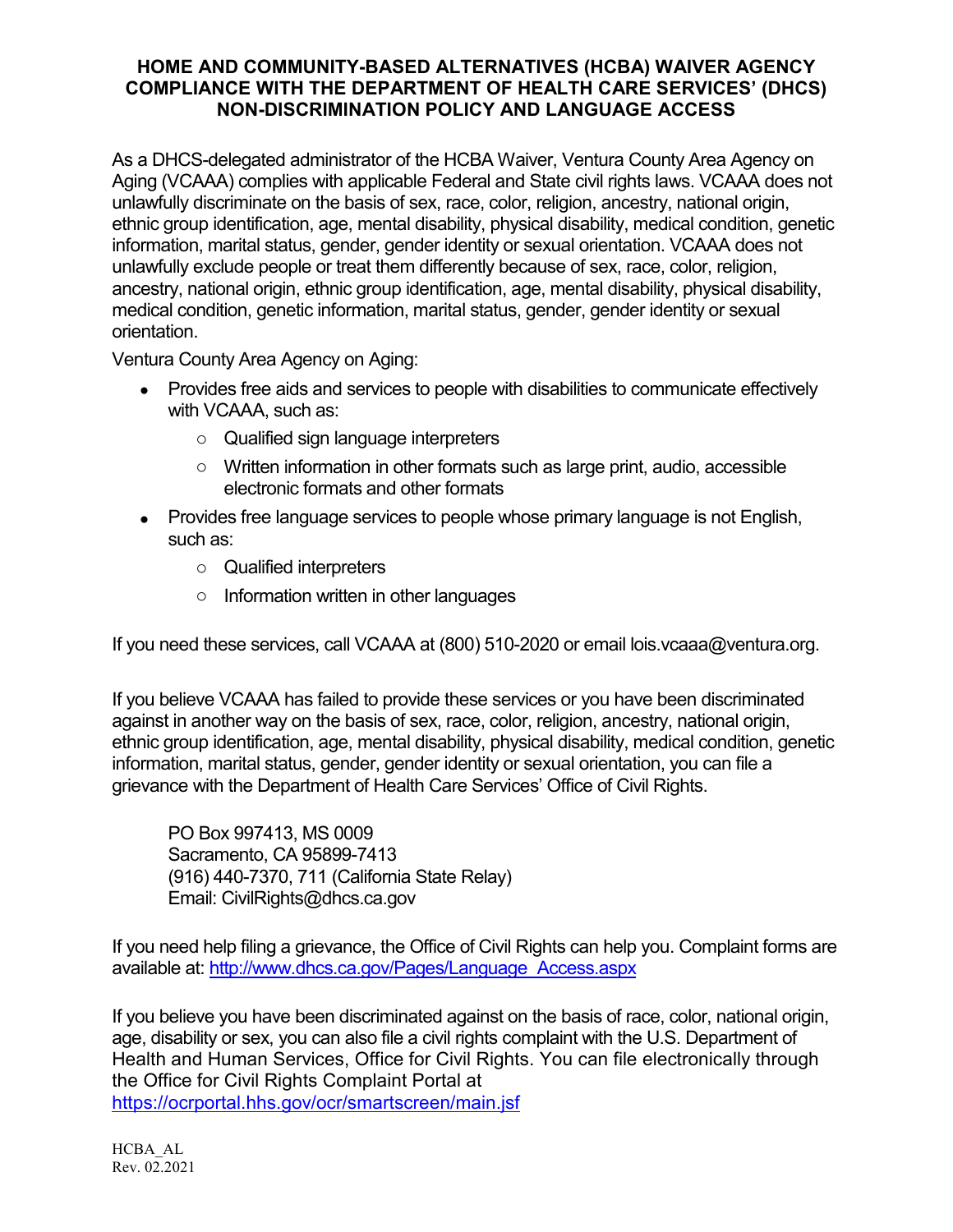#### **HOME AND COMMUNITY-BASED ALTERNATIVES (HCBA) WAIVER AGENCY COMPLIANCE WITH THE DEPARTMENT OF HEALTH CARE SERVICES' (DHCS) NON-DISCRIMINATION POLICY AND LANGUAGE ACCESS**

Or by mail or phone at:

U.S. Department of Health and Human Services 200 Independence Avenue, SW Room 509F, HHH Building Washington, D.C. 20201

1-800-368-1019, TTY 1-800-537-7697

You can get a complaint form at[: https://www.hhs.gov/ocr/complaints/index.html](https://www.hhs.gov/ocr/complaints/index.html)

ATTENTION: If you need help in your language call (805) 510-2020 (TTY: 711). Auxiliary aids and services for people with disabilities are also available free of charge.

#### **Español (Spanish)**

ATENCIÓN: Si habla español, tiene a su disposición servicios gratuitos de asistencia lingüística. Llame al *(805) 510-2020* (TTY: *711)*.

#### **Tiếng Việt (Vietnamese)**

CHÚ Ý: Nếu bạn nói Tiếng Việt, có các dịch vụ hỗ trợ ngôn ngữ miễn phí dành cho bạn. Gọi số *(805) 510-2020* (TTY: *711*).

#### **Tagalog (Tagalog ̶Filipino)**

PAUNAWA: Kung nagsasalita ka ng Tagalog, maaari kang gumamit ng mga serbisyo ng tulong sa wika nang walang bayad. Tumawag sa *(805) 510-2020* (TTY: *711*).

## **한국어 (Korean)**

주의: 한국어를 사용하시는 경우, 언어 지원 서비스를 무료로 이용하실 수

있습니다.*(805) 510-2020* (TTY: *711*)번으로 전화해 주십시오.

## **繁體中**文**(Chinese)**

注意:如果您使用繁體中文,您可以免費獲得語言援助服務。請致電 *(805) 510-2020* 

(TTY: *711*)。

#### **Հայերեն (Armenian)**

ՈՒՇԱԴՐՈՒԹՅՈՒՆ՝ Եթե խոսում եք հայերեն, ապա ձեզ անվճար կարող են տրամադրվել լեզվական աջակցության ծառայություններ: Զանգահարեք *(805) 510- 2020* (TTY (հեռատիպ)՝ *711*):

#### **Русский (Russian)**

ВНИМАНИЕ: Если вы говорите на русском языке, то вам доступны бесплатные услуги перевода. Звоните *(805) 510-2020* (телетайп: *711*).

**(Farsi)**

**توجھ** :اگر بھ زبان فارسی گفتگو می کنید، تسھیلات زبانی بصورت رایگان برای شما .فراھم می باشد .با )*711* تماس بگیرید :TTY (*510-2020) 805(*

## **日本語 (Japanese)**